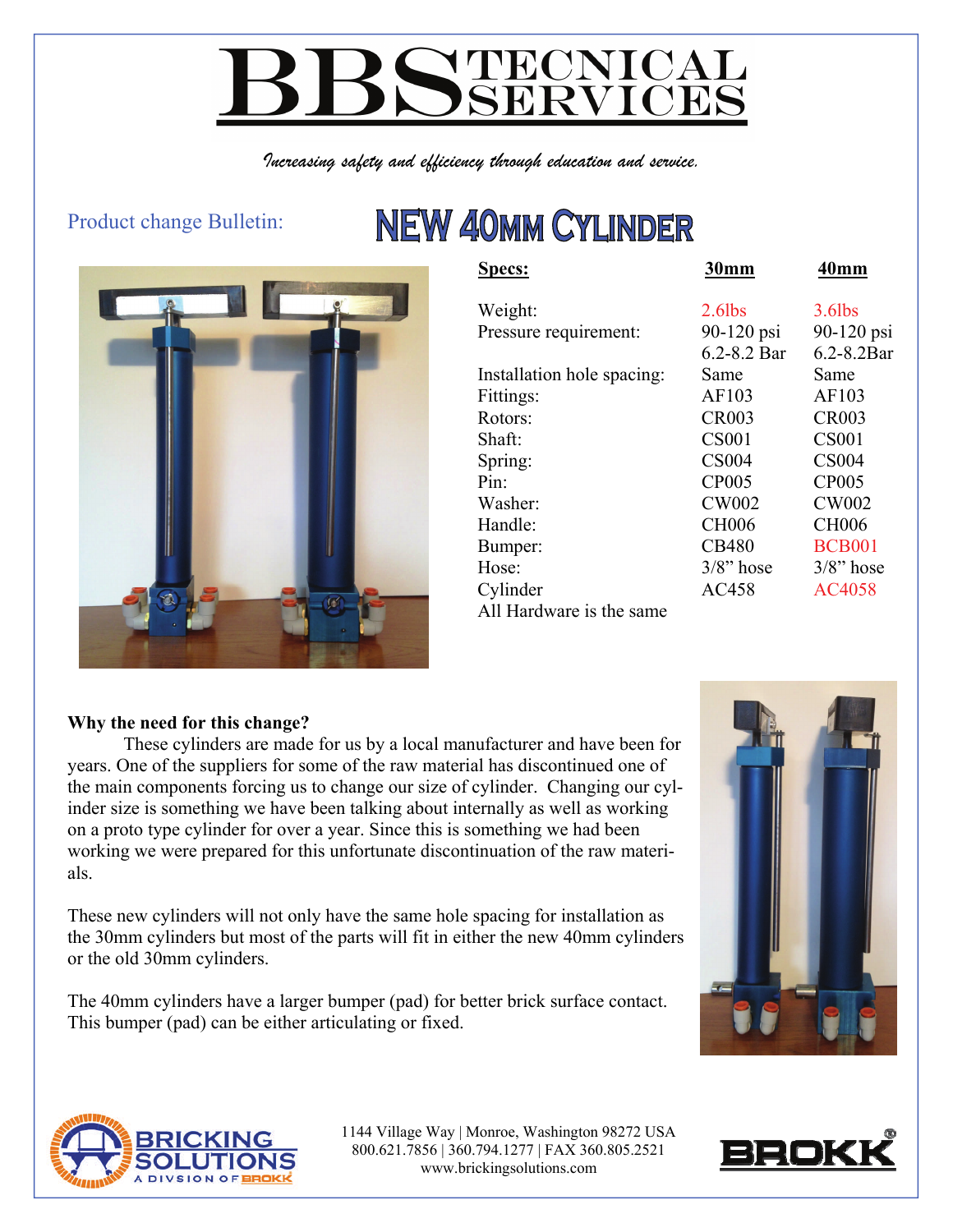## **NTECNICAI**  $\prec$

*Increasing safety and efficiency through education and service.* 

#### Example: For older MOR cylinders:

If you have this cylinder for your older MOR, you have this type of cylinder: ASM206



AC206 30mm Cylinder with standard fittings CB460 bumpers AT805 Anti turns HW145 1/2" jam nut

You will replace it with ASM4066



AC4066 40mm Cylinder with standard fittings BCB001 bumpers ASM454 6" Anti Turn rod assembly HW145 1/2" jam nut

NOTE: The standard fittings (CF001) are being phased out as well and replaced with Quick Disconnect fittings.



1144 Village Way | Monroe, Washington 98272 USA 800.621.7856 | 360.794.1277 | FAX 360.805.2521 www.brickingsolutions.com